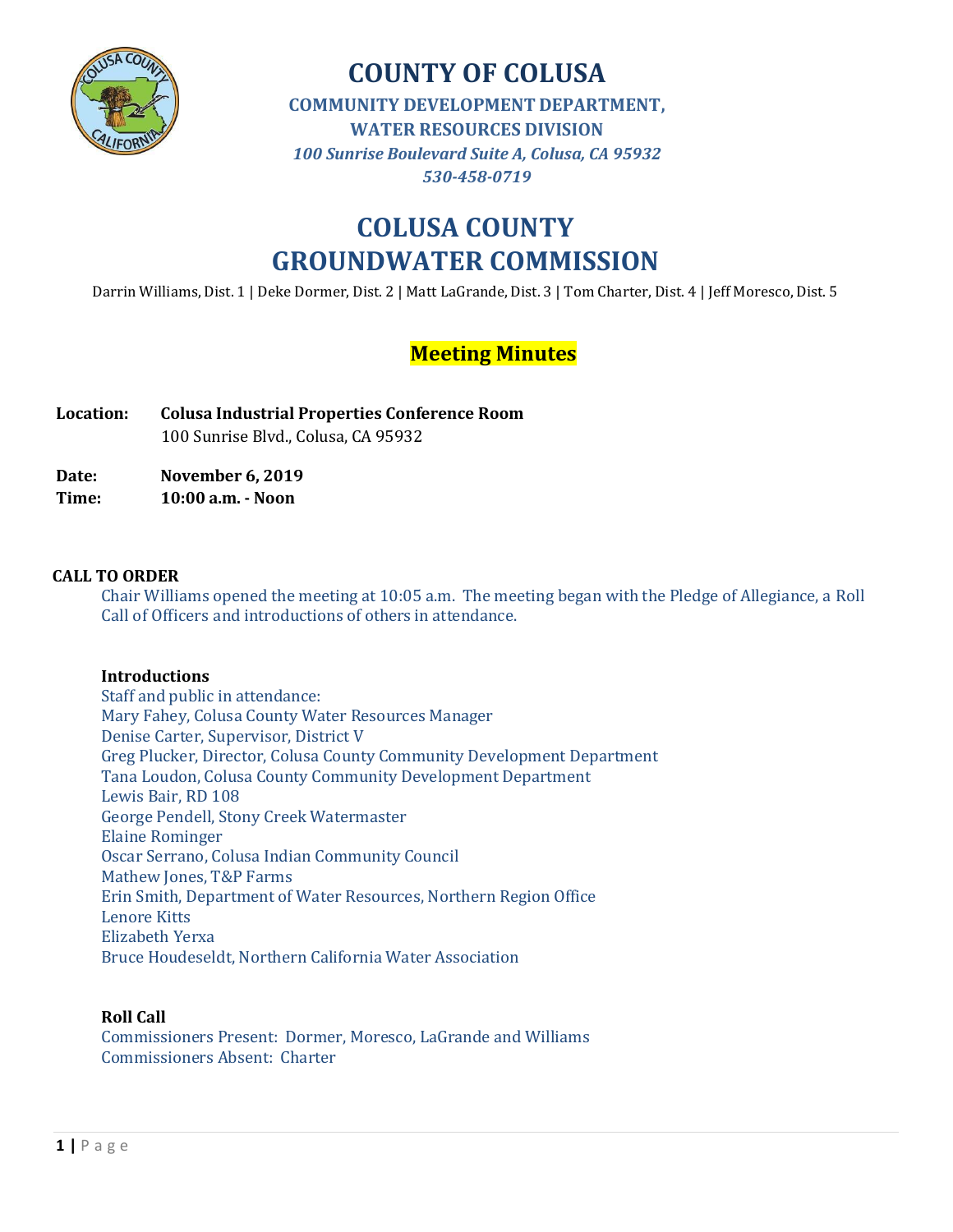

## **COUNTY OF COLUSA COMMUNITY DEVELOPMENT DEPARTMENT, WATER RESOURCES DIVISION** *100 Sunrise Boulevard Suite A, Colusa, CA 95932 530-458-0719*

## **PUBLIC FORUM**

**Bay Delta Water Quality Control Plan Updates and Sacramento River Basin Voluntary Agreements;**  *Lewis Bair, RD 108*

Mr. Lewis Bair provided an update that included: Volunteer Agreements State Proposal vs. Volunteer Agreements Habitat and the Flood control System

Discussion is held regarding timing, how properties are identified, negotiation strategy, and predation.

## **Update on the Nature Conservancy's (TNC) multi-benefit groundwater recharge project in severely disadvantaged communities in Colusa County;** *Julia Barfield, TNC*

Ms. Fahey stated that Ms. Barfield was unable to make it today. She updated the Commission and the public on the multi-benefit project. She stated a pilot project was done at Davis Ranches and the results are being analyzed now.

Question: What sort of land are they looking for? Answer: Alfalfa is ideal, row cops.

Question: Where does the water come from? Answer: Surface water.

### **Groundwater Conditions Update:** *Erin Smith, California Department of Water Resources, Northern Region Office*

Ms. Smith provided a PowerPoint presentation regarding groundwater conditions and precipitation.

It was asked how the western edge of the Colusa basin boundary was defined.

Ms. Smith replied that it was defined by soil and rock types. Alluvial material indicated a basin.

### **Colusa Groundwater Authority SGMA Update;** *Commissioner Moresco, Commissioner Williams, Mary Fahey (Staff)*

Ms. Fahey stated that the Groundwater Sustainability Plans (GSP) for the critically overdraft basins are due January 2020. The plan for the Colusa Basin is due in January 2022. David's Engineering is preparing the Hydrogeologic Conceptual Model and Water Budget and after an extensive RFP process, the Colusa and Glenn Groundwater Authority Boards chose Davids Engineering to complete the GSP for the Colusa Subbasin. Stakeholder input is critical to development of the Plan. The estimated cost for the GSP is 1.5 million dollars. A \$1 million Proposition 1 grant has been awarded and another \$1 million Prop 68 grant is being applied for. She then added that DWR offers technical support services which enabled the basin to obtain a groundwater level monitoring well in the Arbuckle area.

#### **BUSINESS**

## **Approval of Minutes from the February 13, 2019 Meeting**

Motion: Commissioner Dormer moved to approve the February 13, 2019 Meeting minutes. Commissioner Moresco seconded. The motion passed 4-0 (1 absent).